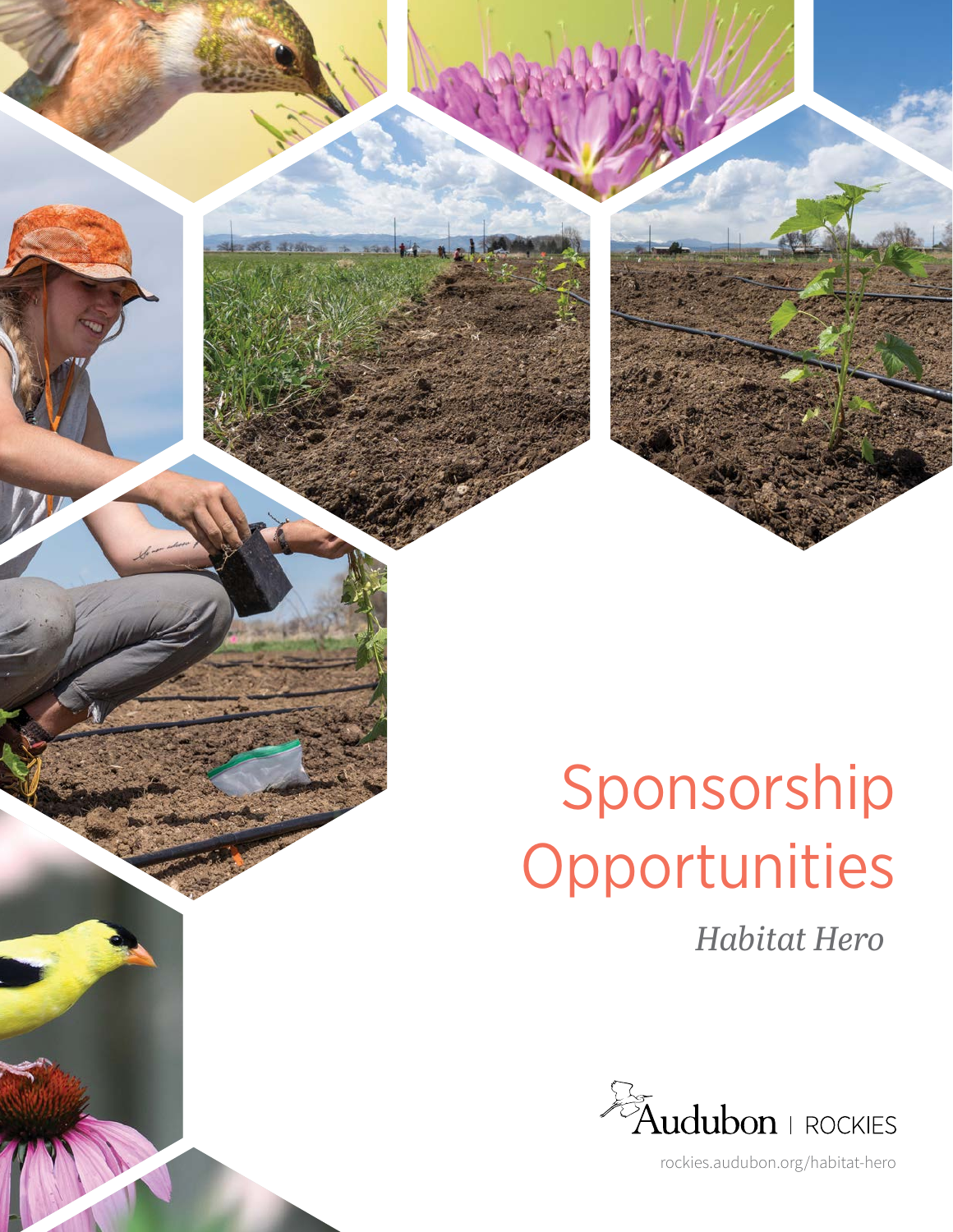

### ABOUT AUDUBON ROCKIES

#### *Where birds thrive, people prosper.*

A nonprofit conservation organization since 1905, the National Audubon Society believes in a world in which people and wildlife thrive. Audubon Rockies is the regional office of the National Audubon Society for Colorado, Wyoming, and Utah. Using science, outreach, and policy, we holistically address the core threats facing birds in our region. We are an inclusive, nonpartisan bird conservation organization that collaborates with diverse stakeholders in order to find solutions that better birds and communities.

#### OUR AUDIENCE

Audubon Rockies reaches a large following of Coloradans, Wyomingites, and Utahns passionate about birds, gardening, and the environment. Habitat Hero is a particularly popular program of ours. The audience is predominantly women aged 50-60 who are passionate about birds, plants, and gardening. They are actively looking for products and services to make their gardens and households more environmentally friendly.

#### MEDIA REACH AND EXPOSURE

Email: 40,800 subscribers

Social media: 11,300 followers

Web traffic: 132,500 annual pageviews

### WHY BIRD-FRIENDLY GARDENS ARE CRITICAL

#### *Planting a better world for birds and people.*

As our communities grow, the native plants that birds, pollinators, and other wildlife depend on are vanishing. Fortunately, we can do something about it.

Planting native plants in residential gardens and public spaces is a simple but powerful way to help our diminishing bird populations come back to life. Native gardens not only provide food and shelter for birds and other wildlife, they also conserve water and eliminate chemical fertilizers and pesticides. Vibrant and full of life, they make our communities healthier and more beautiful.

Audubon Rockies's Habitat Hero program provides people, businesses, and cities with the resources to create bird habitat in their own communities. With your support, we will help more people in Colorado, Wyoming, and Utah how become bird-friendly gardeners. We'll expand our network of trained outreach volunteers. We'll pioneer large-scale gardens incorporated into solar farms and neighborhoods. Together, we can weave together a landscape for wildlife.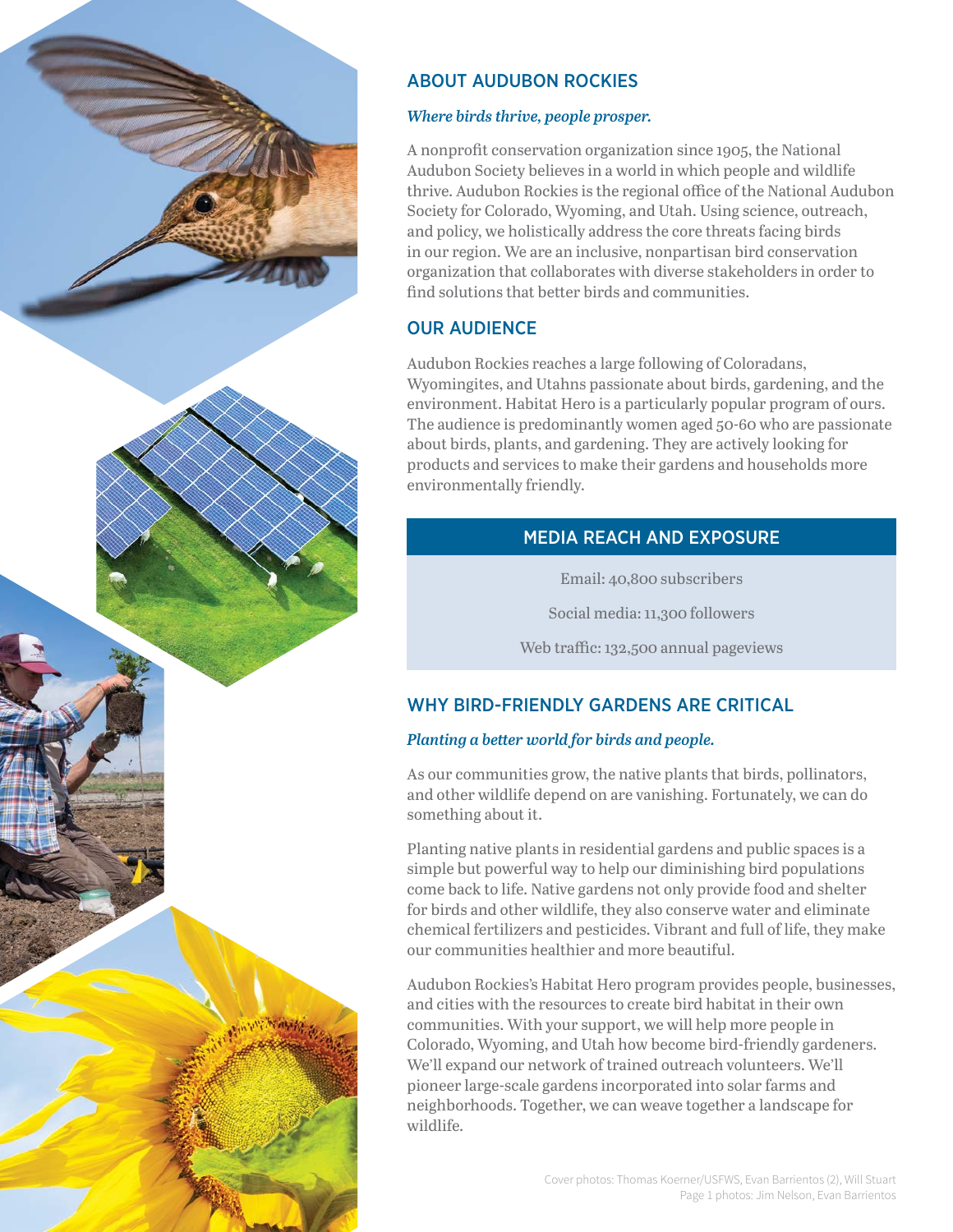## SPONSORSHIP OPPORTUNITIES AND BENEFITS

*Investing in the future of our birds and communities*

All benefits refer to a one-year timeframe.



#### QUEEN BEE: \$7,500

- Company name, logo, and hyperlink displayed Habitat Hero landing page
- Company name and logo on Habitat Hero program fact sheet (more than 3,000 distributed annually, plus downloaded from website)
- Company feature on Habitat Hero [resources webpage](https://rockies.audubon.org/habitat-hero/resources) (if deemed appropriate by Audubon)
- Biannual acknowledgement and hyperlink in Audubon Rockies newsletters (38,000 subscribers)
- Biannual acknowledgment and link to company website on Audubon Rockies' Facebook, Instagram, and Twitter
- Opportunity for employees to volunteer at community planting project
- Acknowledgment and logo in credits of all new Habitat Hero videos
- Opportunity to table at a Habitat Hero event
- Company name and hyperlink displayed on Audubon Rockies' supporter page.



#### HUMMINGBIRD: \$5,000

- Company name, logo, and hyperlink displayed Habitat Hero landing page
- Company name and logo on Habitat Hero program fact sheet (over 3,000 distributed annually, plus downloaded from website)
- Company feature on Habitat Hero [resources webpage](https://rockies.audubon.org/habitat-hero/resources) (if deemed appropriate by Audubon)
- Acknowledgement and hyperlink in one Audubon Rockies' newsletter (38,000 subscribers)
- Biannual acknowledgment and link to company website on Audubon Rockies' Facebook, Instagram, and Twitter
- Company name and hyperlink displayed on Audubon Rockies' supporter page.

### BUTTERFLY: \$2,500

- Company name, logo, and hyperlink displayed Habitat Hero landing page
- Acknowledgement and hyperlink in one Audubon Rockies' newsletter (38,000 subscribers)
- Biannual acknowledgment and link to company website on Audubon Rockies' Facebook, Instagram, and Twitter
- Company name and hyperlink displayed on Audubon Rockies' supporter page.



### MOTH: \$1,500

- Acknowledgement and hyperlink in one Audubon Rockies' newsletter (38,000 subscribers)
- One acknowledgment and link to company website on Audubon Rockies' Facebook, Instagram, and Twitter
- Company name and hyperlink displayed on Audubon Rockies' supporter page.



#### WORKER BEE: \$500

- One acknowledgment and link to company website on Audubon Rockies' Facebook, Instagram, and Twitter
- Company name and hyperlink displayed on Audubon Rockies' supporter page.